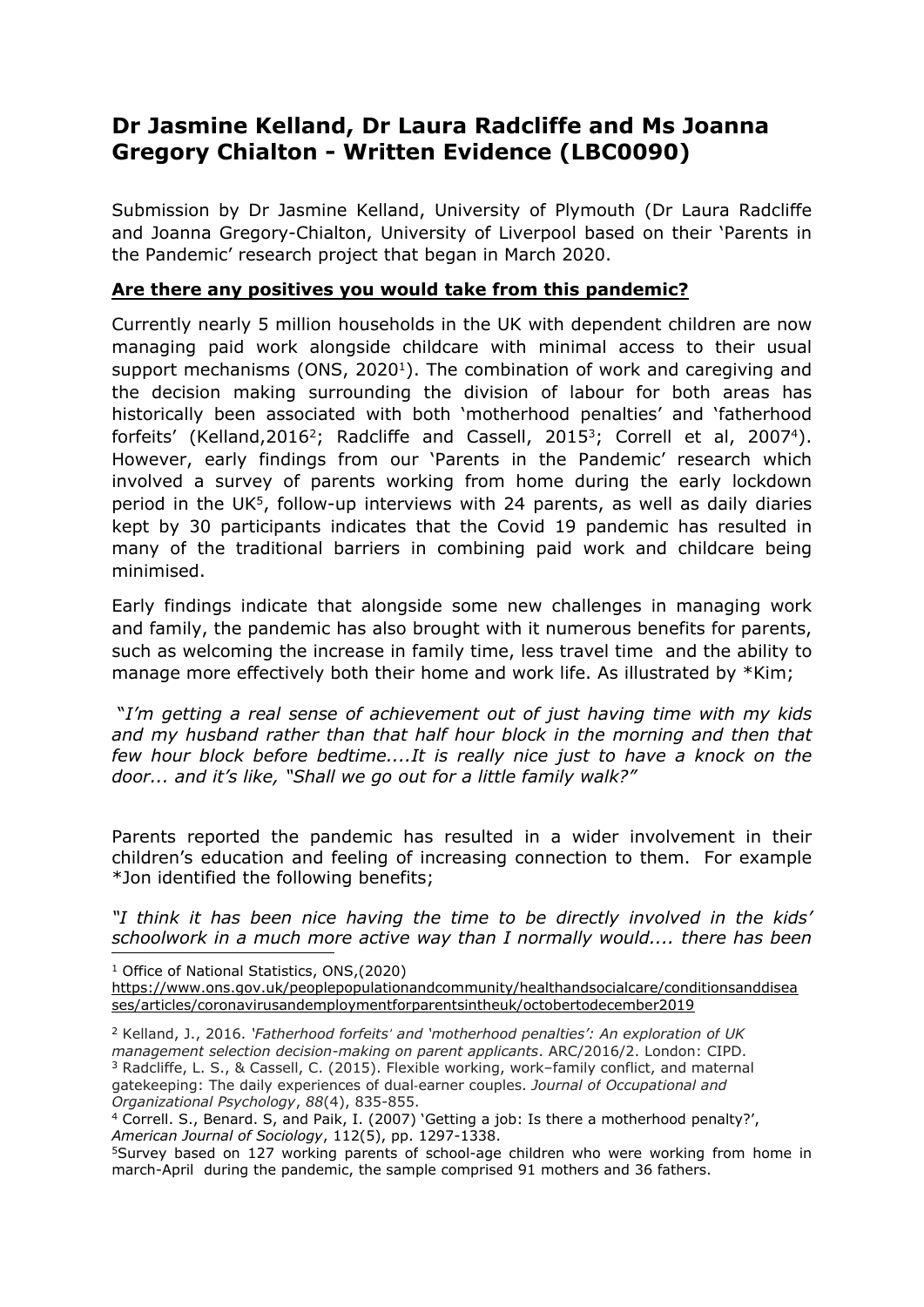*a lot of quality time that we wouldn't have normally got just because the kids are doing other stuff and we're doing other stuff. It has actually been really nice and enjoyable, and it's been quite enriching... I think us and the kids have been brought closer together because of it as well".*

Many participants also felt that they were a better employee as a result of their lockdown experience. Kaye\* stated:

*"I actually achieve more in terms of my workload..... if anything, it's (work ethic) is slightly stronger because I feel I need to do more to communicate and feed those connections..."*

## **What are the things you are most worried about?**

The challenge over the coming months will be how best to organise workplaces in light of the monumental 'trial run' of home working and the consequent likely changes in expectations of work life balance. It is expected that the effectiveness of the adaptation to the post Covid-19 workplace will be central to the retention of employees, with those who are unable to reconcile their new discoveries regarding balancing work and home life with the reality of their working arrangements actively seeking alternative employment and organisations running the risk of losing key talent.

Additionally, there is a potential risk to employees mental health if boundaries between work and home continue to be blurred. Organisations and policy makers will need to take steps to avoid an 'always on' culture through the establishment of a clear framework in which to address this issue. As illustrated by Lucinda\*

*"I ended up close to tears around 11am, all got too much. Felt like I was been hounded by people at work for unrealistic deadlines....Still working at 8.30pm, had to cancel my day off on Thurs as too much work to do before month end"*

We are worried that if we don't move to a model of flexible working as a day one right for all and without any associated stigmatisation or career penalties for both men and women there is a significant risk of exacerbating gender inequality. Whilst in our data there is evidence of some men being more involved in caregiving during the lockdown than previously and wanting to continue this, there is also evidence of women struggling to combine work and caregiving, with women's paid work becoming secondary to that of their partners, regardless of job roles, exacerbating existing inequalities.

Through daily diaries with both members of a couple specifically revealed the different experiences and outcomes for those who had support for flexibility from their organisations and from their partners. A more equal/ turn taking approach was seen by those fathers who were encouraged explicitly and without penalties by their organisations and direct line managers to be flexible for family reasons and who did not feel that they had to hide this. Where women felt the burden fell completely on them and their partners felt pressured to maintain constant visibility at work, women reported increased daily stress and/or a tendency to